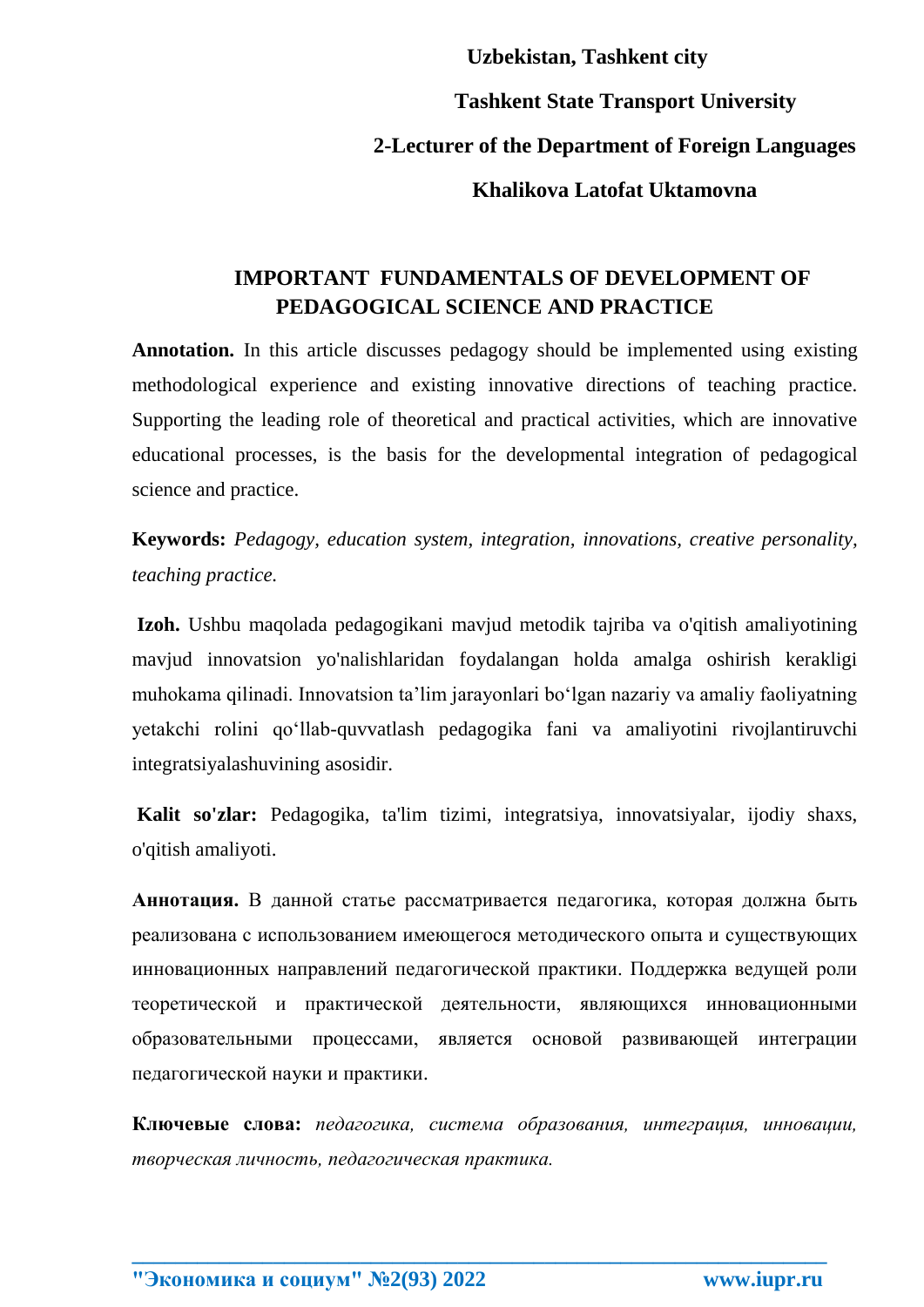At the same time, new approaches to education, organizational, economic, pedagogical, methodological and technological re-equipment are required. Therefore, in order to build the activities of the education system in radically new forms, there is a need to design a strategy for the development of education based on the socio-economic characteristics of the educational institution in the country, the dynamics of the education services market. The First President of the Republic of Uzbekistan IA Karimov: related to the problem of staff training. "1 Indeed, today one of the most important areas of economic and social reforms in the country is the social sphere, in particular, education, training, and comprehensive reforms are being carried out in the system of continuing education. Innovative activity in the field of education must exist as an element of a systemic approach necessary for sustainable development and, of course, must be accepted by the scientific and educational community.

Pedagogy should be implemented using existing methodological experience and existing innovative directions of teaching practice. Supporting the leading role of theoretical and practical activities, which are innovative educational processes, is the basis for the developmental integration of pedagogical science and practice. At the same time, creativity, new pedagogical knowledge principles, educational innovations and the formation of a creative personality are clearly visible.

The theoretical system of the new pedagogy is based on: best practices in the field of science and education in the historical direction; new patterns and trends in social development and teaching practices; the teaching experience of the modern world; social sciences, new domestic and foreign scientific knowledge. It should be noted that the technology of the educational process addresses three main objectives. **These are:**

- Prepares the student as a future specialist in the interests of the state;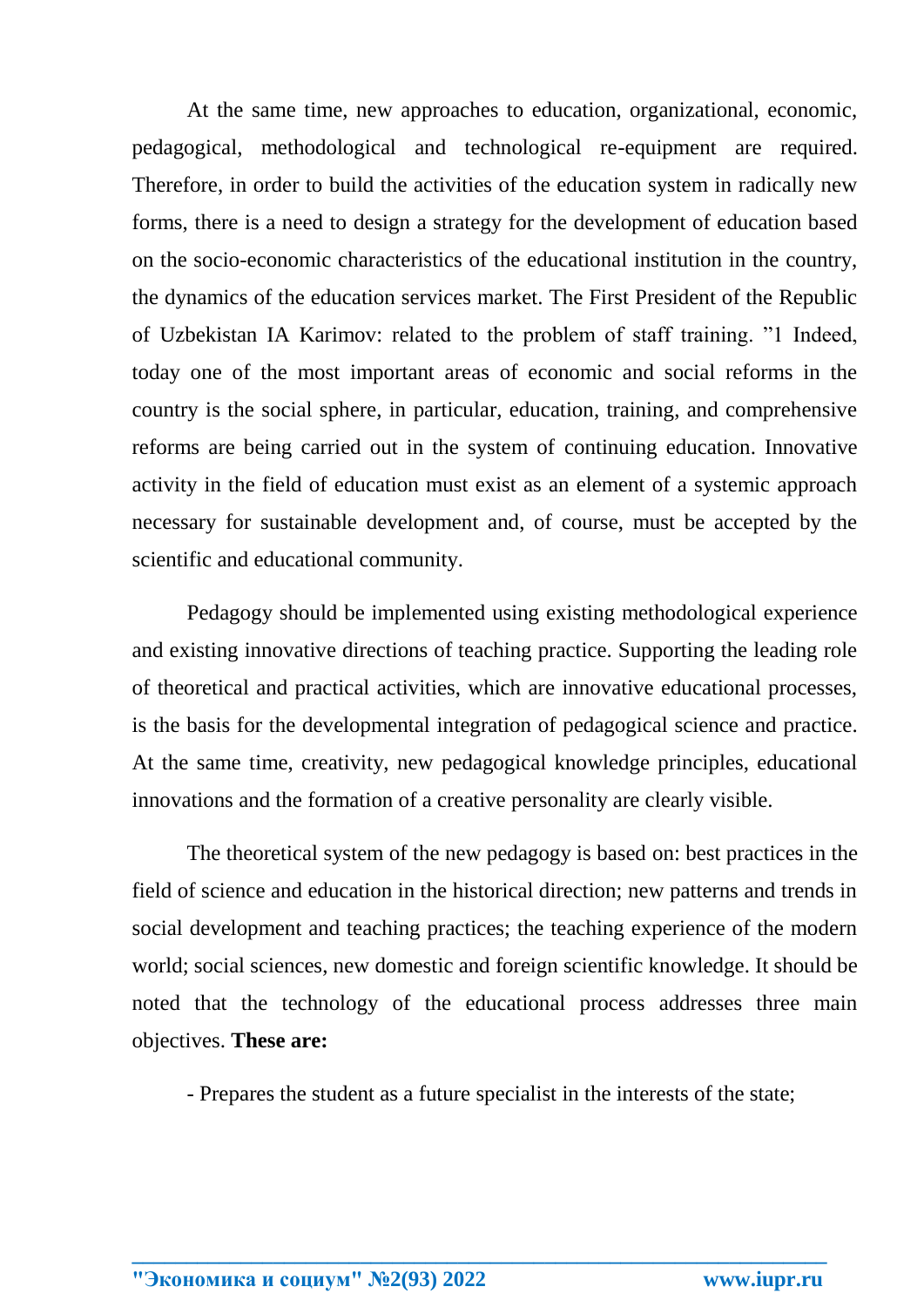- Forms the student as a member of society, prepares personnel who act in harmony with the interests of society, understanding social experience and values, norms;

- Develops the student as an active, enterprising, logically thinking individual.

Important social and professional qualities of a teacher's readiness for innovative activity are related not only to the economic and financial situation in the educational institution, but also directly to the fact that these qualities are required. Innovator-educators today are a requirement of higher education, and in order to reach professional heights, it is necessary to deepen education in advanced training and retraining courses. At the faculties, professors need to spread their innovative activities, teach young teachers, demonstrate interactive teaching methods in open lessons. As a result, teachers find new ways to evaluate their work, change their attitudes to the profession, transform their pedagogical and creative abilities, that is, teach others, and change the narrow perceptions of teachers about their professional functions. The concept of innovative education consists of the following ideas: -Conscious analysis of professional activity by both entities on the basis of incentives and dispositions; -Critical attitude to norms and standards; -Development and classification of the system of meanings; - Openness to professional culture, environment and news; - Creative approach to any activity; deviation from the specified norms, initiative; - Striving for selfrealization of both subjects; -Improvement of elements of educational content.

 Today, the concepts of "innovative educational technologies" and "pedagogical technologies" are often analyzed, and the content equates them in any case. At the same time, there is a difference between these concepts. The concepts of innovative education and teaching differ from each other and are interpreted as follows. Innovative education is a process of acquiring knowledge, skills and abilities acquired through a new systematized method, based on which the student's worldview, behavior, personality traits organized innovative education and formed through independent learning.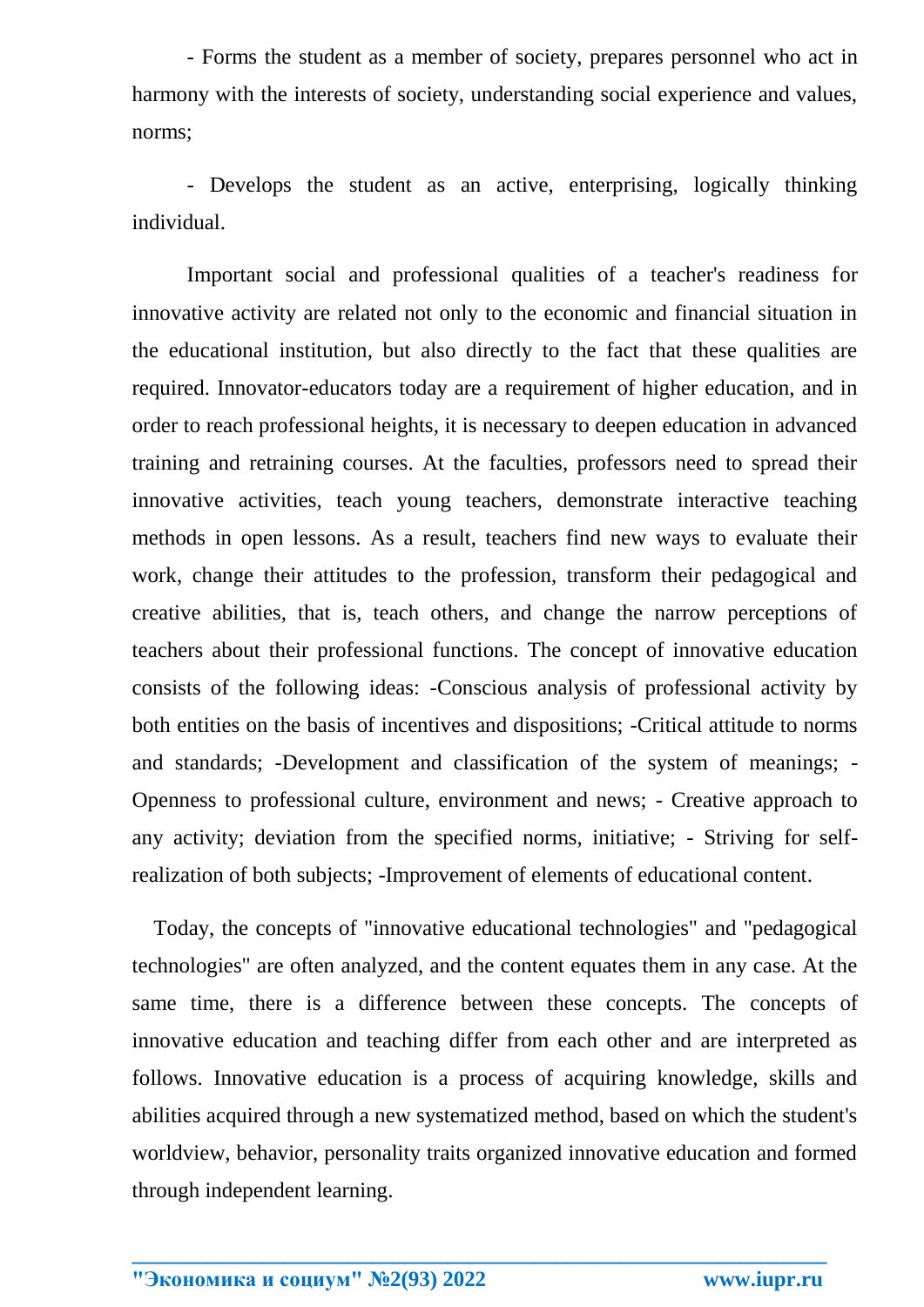Reading is a goal-oriented interaction between teacher and student, as a result of which the student is educated, brought up, develops his personality. Innovative educational technology as part of pedagogical technology is focused on the creation of new educational systems theory and design methods, management of educational processes. The main task of educational technology is to optimize the teaching and learning process. Learning technology is a way to achieve a goal, which may or may not lead to the desired outcome. The level of goal achievement depends not only on the technology but also on the skill of the 'technologist' (i.e. the educator). The technology of the teaching process is the process of transformation and introduction of specific innovative methods, tools, forms and their elements into a real teaching system. The process of modernization of the educational process and the introduction of computer, audiovisual techniques, the use of innovative methods in test control, the use of videos in the acquisition and formation of new knowledge, the use of new computer programs in experiments. All this represents the essence of modernization. The selection and production of teaching technology is very important for professional higher education, and it is advisable to use different technologies in the teaching process based on the learning objectives. In order to form the professional qualities of future professionals, it is necessary to implement the following basic principles.Training on the basis of integration of science and industry.

## **Conclusion.**

The main task is to model the subject on the basis of scientific understanding. Its main function depends on the content of science, origin, development and structure of educational science.

The integration of science and development is achieved through the formation and development of new methods of teaching science, its logical structure.